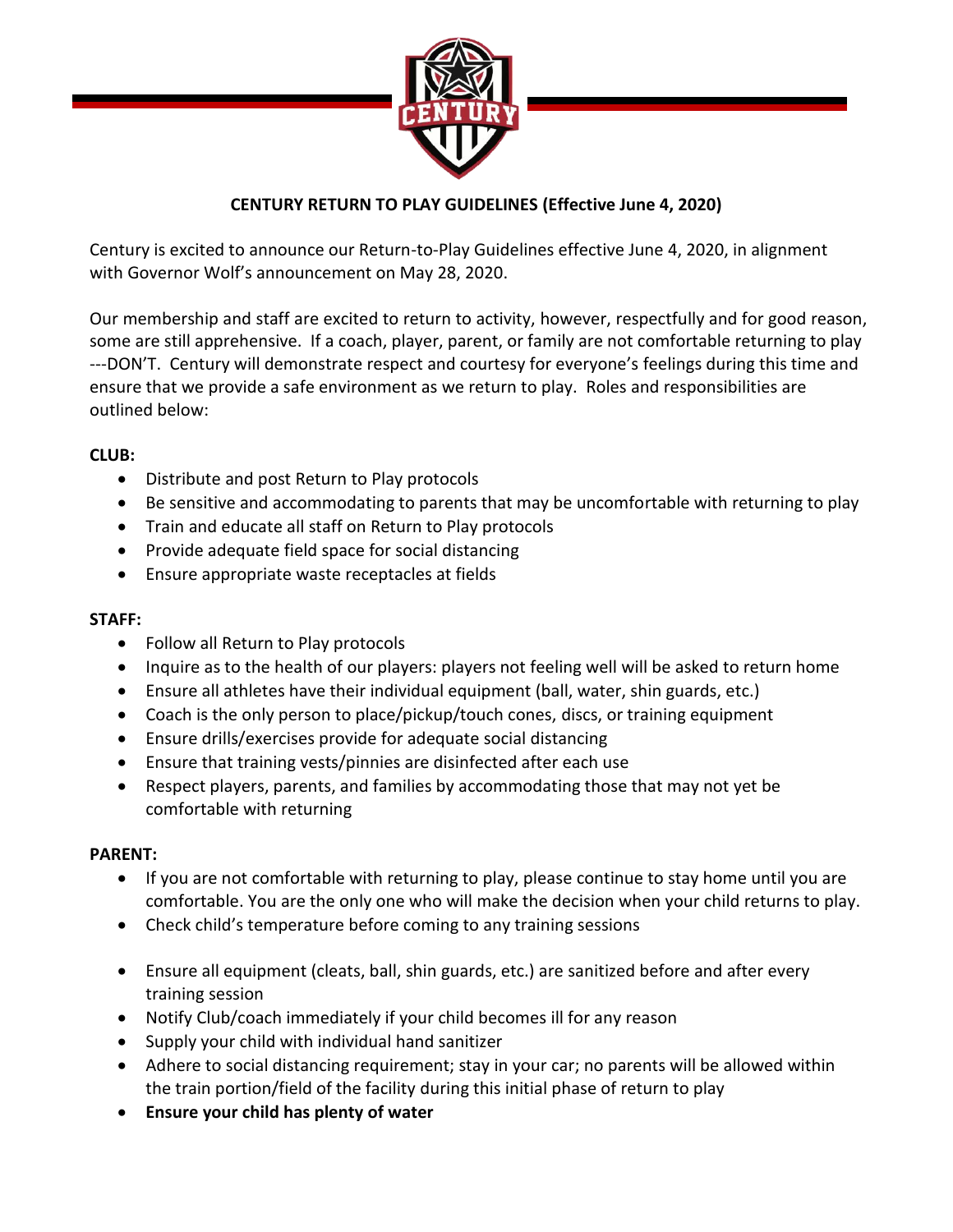#### **PLAYER:**

- If you are not comfortable with returning to play, DON'T
- Adhere to all Return to Play protocols
- Wash hands thoroughly before and after training
- Wash and sanitize training equipment (shoes, shin guards, clothing) after every training
- Do not share water, food, or equipment
- Respect and practice social distancing
- Place equipment, bags, etc. at least 6 feet apart
- No high 5s, handshakes, fist-bumps, or group celebrations

Century is committed to adhering to federal, state, and local guidelines and directives. We recognize and appreciate that the Century Return-to-Play Guidelines were developed and will evolve and will currently be defined as the following Activities and Restrictions:

#### **RESTRICTIONS:**

- Physical contact will be minimized
- No more than 45 participants per field. This includes players, coaches, and spectators
- All participants should try to maintain a distance of 10 feet separation as much as possible
- GK Gloves should never be shared. GKs should not spit on their gloves
- Practice Vest/Pinnies: at minimum these MUST be washed after each use
- Practice times will be set to maximize social distancing and limit the number of people in a single area to 40 or less. We anticipated
	- $\circ$  A minimum of 15 minutes between end time of one session and the start time of the next session will be set
	- $\circ$  If youth need supervision while waiting for pickup, adults should be at least 6 feet part
- Parents/spectators should maintain proper social distancing

# **ACTIVITIES PERMITTED at this TIME:**

- Individual training and technical activities
- Group exercises to be introduced
- GK exercises to be introduced

# **ACTIVITIES NOT PERMITTED**

- No scrimmage games
- No official games or tournaments